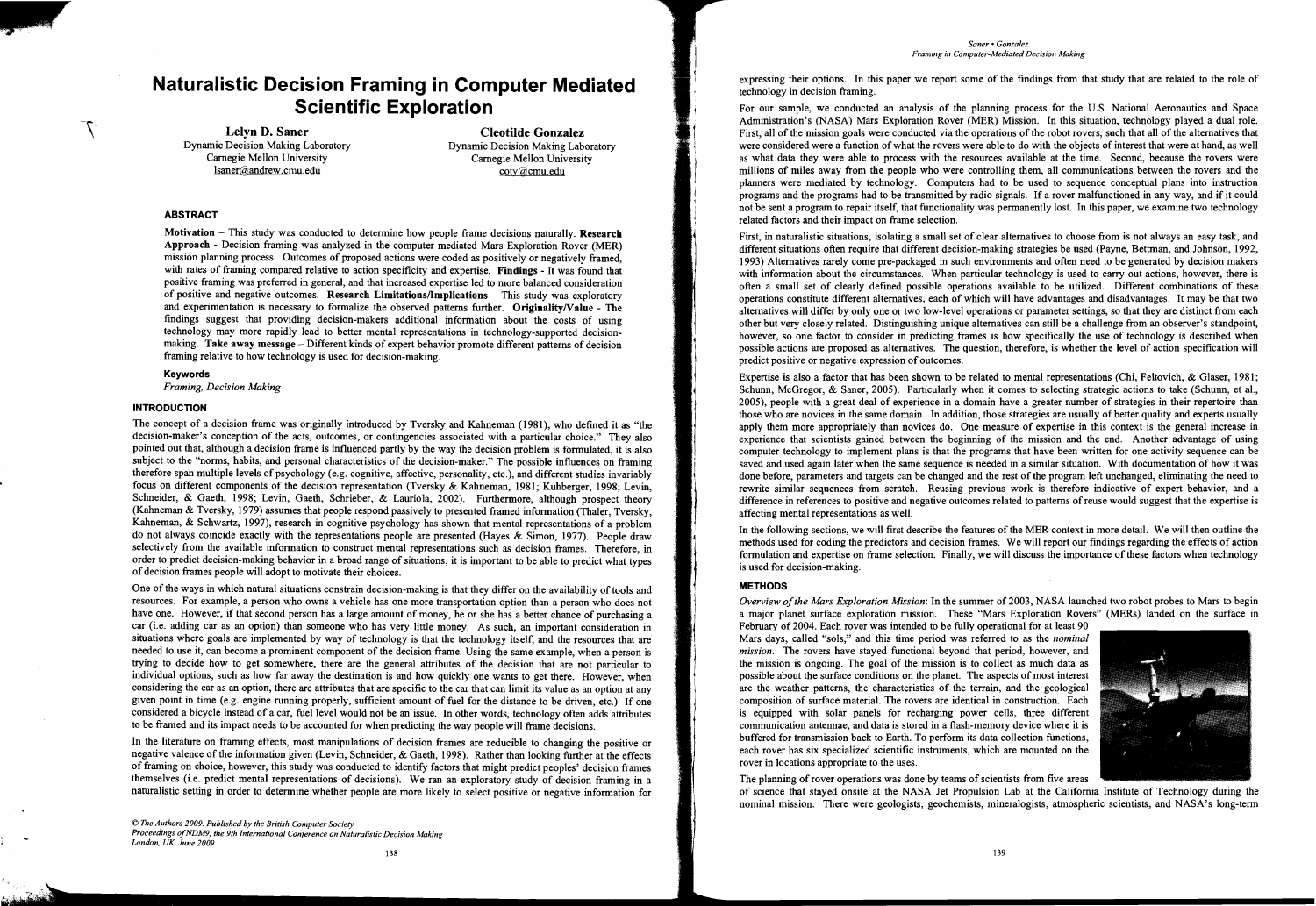#### *Saner> Gonzalez Framing in Computer-Mediated Decision Making*

planning researchers. Every science group was represented by 8-10 scientists who ranged in experience from being In training to being tenured professors who were leaders in their fields. Many scientists worked on both MERs over the course of the mission. On any given sol, however, the scientists in each area were divided into sub-groups and exclusive interdisciplinary teams ran operations for each MER. All rover operations, including driving, scientific analysis, communications, and maintenance were managed through a daily regime of large group planning meetings and periods of breakout discussion. The scientists followed the same general schedule of events each day and kept to a Mars sol schedule (Local Sol Time, LST).

The first meeting on each sol was held to review what was returned from the previous sol's activities. After this initial meeting scientists met in their topic area groups to analyze and interpret the data that was pertinent to their interests. Not every group got new data each day, but each group was represented at the meeting in order to be updated on the status of the rover and to determine if there were opportunities available that their group would want to pursue. The second large group meeting of the day was where scientists presented their requests for what activities to conduct on the following sol. As such the first meeting was crucial to decision-making in terms of specifying the preconditions for the decisions, but the second meeting is where the major choices were made about what activities to pursue. If the planners learned in the first meeting that a spectrometer that they wanted to use was malfunctioning, they would have to use their discussion time to decide whether a different instrument would suffice or whether to abandon that alternative altogether. Across these two meetings, the situation status was monitored, advantages and disadvantages of different courses of action were weighed, constraints were considered, and trade-offs were negotiated until a rough conceptual plan was derived for what activities the rover would engage in during the following sol. Then, after a period of some fmer grain tuning of the plan by the individual science groups, there was a meeting to finalize the sequence of implementation for the selected operations. This sequence of meetings and planning tasks was conducted each sol, for each rover, throughout the entire mission.

*Design:* Because they were in different locations on the planet, operations for each MER were planned separately and treated as separate missions (MER-A and MER-B). The large group meetings were video-recorded for a subset of the 90 sols of the nominal mission by a team of human factors researchers whose visits to the site were spaced throughout the life span of the missions. Cameras were inconspicuously placed around the room and were not salient to the scientists while they worked. The cameras remained fixed in those locations and did not move to follow who was speaking in the large group meetings.

*Procedure*: A sample of 18 recorded meetings was selected to be analyzed in this study, nine from each MER, and all were the second large-group meeting of the day. Selection was based on the audibility of the dialogue in the meetings and their distribution across the mission lifetime. The selected planning meetings were transcribed from the video data and segmented into individual statements. Segments were divided whenever a new proposition was made, but not all statements were related to decision-making. Only statements pertaining to the plan for the next sol were included in the analysis. Comments about meeting logistics and general information were excluded as off task. Of the material that was devoted to rover activity planning, segmenting was further verified to create new segments whenever a new action was proposed or a unique outcome for an action was mentioned. Each segment represented a single decision proposition that, once stated, could be considered in the deliberation process as an individual alternative. A verbal protocol analysis was performed on the segmented transcripts focusing on the level of planning in the suggested actions and the framing of the outcomes (Ericsson & Simon, 1993). Codes for actions and outcomes were pre-defmed, as described below, and coded by two trained coders independently. For further details about the design, procedure, or the coding criteria described next, please contact the first author.

The Mars exploration mission was not a situation of simple choices between given alternatives. The primary task, in fact, was to generate the alternatives and outline the contingencies associated with them. The scientists and engineers had to have a plan, a sequence of prioritized operations, as developed as possible by the end of each day that would fill the available time in the following sol. Final decisions were not often reached within one meeting because the specific choices that led to the plan were distributed across all of the scientists' interactions throughout the day. However, because the focus of analysis in this study was on the representation of alternatives and not on the choice between them, it was not necessary to locate the final moment of choice on each action. In addition, although single individuals suggested possible alternatives, no single person made fmal decisions on what the plan would include. Decisions were reached by way of a consensus building process among all of the participating planners.

*Coding of Outcomes:* The main determinant of positive or negative frame is the gain or loss in some resource. There was a relatively well-defined set of resources (or attributes) in the MER context that could be gained or lost in the course of conducting operations. Some of these attributes were moment-to-moment opportunities, including the opportunity to perform an operation, to gather scientific data, and to drive some distance. Other resources were electric power, time, data volume (i.e. flash drive memory storage), and the ability to fit activities into the overall plan. An outcome was framed positively when a statement referred to gaining or saving some amount of a resource (e.g. ''we'll get a picture of that type of soil" or "we'll save 20 minutes by going in that direction"), resolving an existing problem, or making the overall situation more advantageous (e.g. "It will probably be a smoother drive if we go that route.").

*Coding of Actions:* The rover operation proposed in each statement was the core of an action. Proposed actions were coded as being on one of three levels of action specificity, based on the level of detail that was explicitly used to describe the suggested activity and on the scope of the goal that would be accomplished by doing the operation. There was also a standing set of mission milestones that were imposed by NASA to measure overall mission success and which served as large umbrella goals (e.g. a minimum distance to be driven by each rover). The criteria for distinguishing levels of activity were specific to the Mars exploration mission context. They were determined with input from researchers at the NASA Ames research laboratory.

When all of the transcripts had been segmented, there were 4992 individual segments. Of these, 597 statements (12%) were devoted to planning with actions explicitly connected to outcomes. Most operations were specified at the basiclevel of detail, with basic-level planning statements accounting for a significantly higher proportion of planning (Basic=50%, S.E.= 2%, n=597) than both of the other two categories combined,  $\chi^2$  (1, N=597)= 73.88, p<.005. There was no relationship between planning level and framing, however (see Figure 1). The preference was for positive framing at all levels of action detail. The high-level action proposals exhibited the highest proportion of positive framing, 81% (S.E.= 7%, n=26). This was followed by basic-level actions, of which 69% (S.E.= 3%, n=205) were framed positively. And at a slightly smaller rate, low-level proposed actions were framed positively 64% (S.E.= 3%,  $n=172$ ) of the time. Even though the proportion of positive framing decreased as planning became more detailed, none of the pair-wise differences between these proportions were significant.

#### *Saner» Gonzalez Framing in Computer-Mediated Decision Making*

Negative framing was the opposite; coded when a loss of some resource or some cost was identified, or when doing an operation might lead to a new problem (e.g. "taking the picture at that resolution might lead to a flash issue.").

The most general level of activity specification, *high-level* planning, included statements about the accomplishment of the mission success criteria (e.g. "We need to drive another 250 meters to reach that milestone"), references to particular long-range scientific goals (e.g. "We should go to Victoria crater"), and explicitly mentioned multi-sol plans (e.g. a four-day exploration of a large rock formation or a three-day super-drive with several stops). Some of these statements did not even specify what tools would be used for the activity. The next level of planning, however, required them to do so. Because the planners were most concerned, on a given sol, with sequencing an activity plan for the following sol, references to specific instruments, either singly or as a set, were the primary examples of *basic-level*  planning, (e.g. "... so we're either going to do Microscopic Imaging or Mini-TES"). Basic-level planning was also often a matter of referring to a category of activity. For example, because there were several instruments mounted on the Instrument Deployment Device (IDD) arm, planners often referred to "IDD-ing" as an activity. In those cases, it was understood that one or more of the instruments would be used for an operation, but that the particular combination and targets would be specified later. Finally, the most detailed level of planning, *low-level* planning, involved the identification of specific instruments to be used on specific targets, in some cases with specific parameters set. This planning was coded if an instrument-target pairing was identified or if a setting was proposed for a specific operation (e.g. what target to take a picture of and what filter settings to use, what resolution to do spectroscopy at, how deep to scratch a rock, etc.). Any discussion that was devoted to the specific ordering, timing, and prioritization of operations was also classified as low-level planning.

*Coding of Expertise:* The expertise of the planners was not measured directly, but rather as a function of mission progress and sol meetings. The meetings that occurred early in the mission (prior to MER-A Sol 52) were compared to those that occurred later in the mission (after MER-A Sol 52), with the assumption that expertise was lower during the early phase and increased as they progressed to the later phase. The other measure of expertise was focused on the reuse of previously generated sequences of operations. The plans formulated in each meeting were coded for the relative amount of novel material. A decrease in plan novelty, therefore, would be an indicator of increased expertise. The highest proportion of novelty observed in any meeting was 90%, so a split-half division was performed on the sample of meetings. Based on the proportion of novel planning within it, each meeting was coded as having low novelty (i.e. less than 45% novel planning) or high novelty (i.e. more than 45% novel planning).

# **RESULTS**

To assess the effect of expertise on framing, a 2\*2 ANOVA was conducted with both general experience (early vs. late mission phase) and plan reuse (high vs. low novelty sol plan) as predictors of decision frame. As shown on Figure 2 there was a main effect of mission phase, with a drop in the proportion of positive framing from early to late mission occurring at both levels of plan novelty,  $F(1, 507)=5.48$ ,  $p<0.05$ . There was also a significant main effect of plan novelty,  $F(1, 507)=7.71$ ,  $p=0.01$ , such that there was a higher rate of positive framing on the low novelty sols than on the high novelty sols within each phase of the mission. Because decreased plan novelty is associated with increased expertise, the effect of novelty on framing was actually the opposite that of the mission phase expertise measure. There was no interaction between these two measures of expertise.